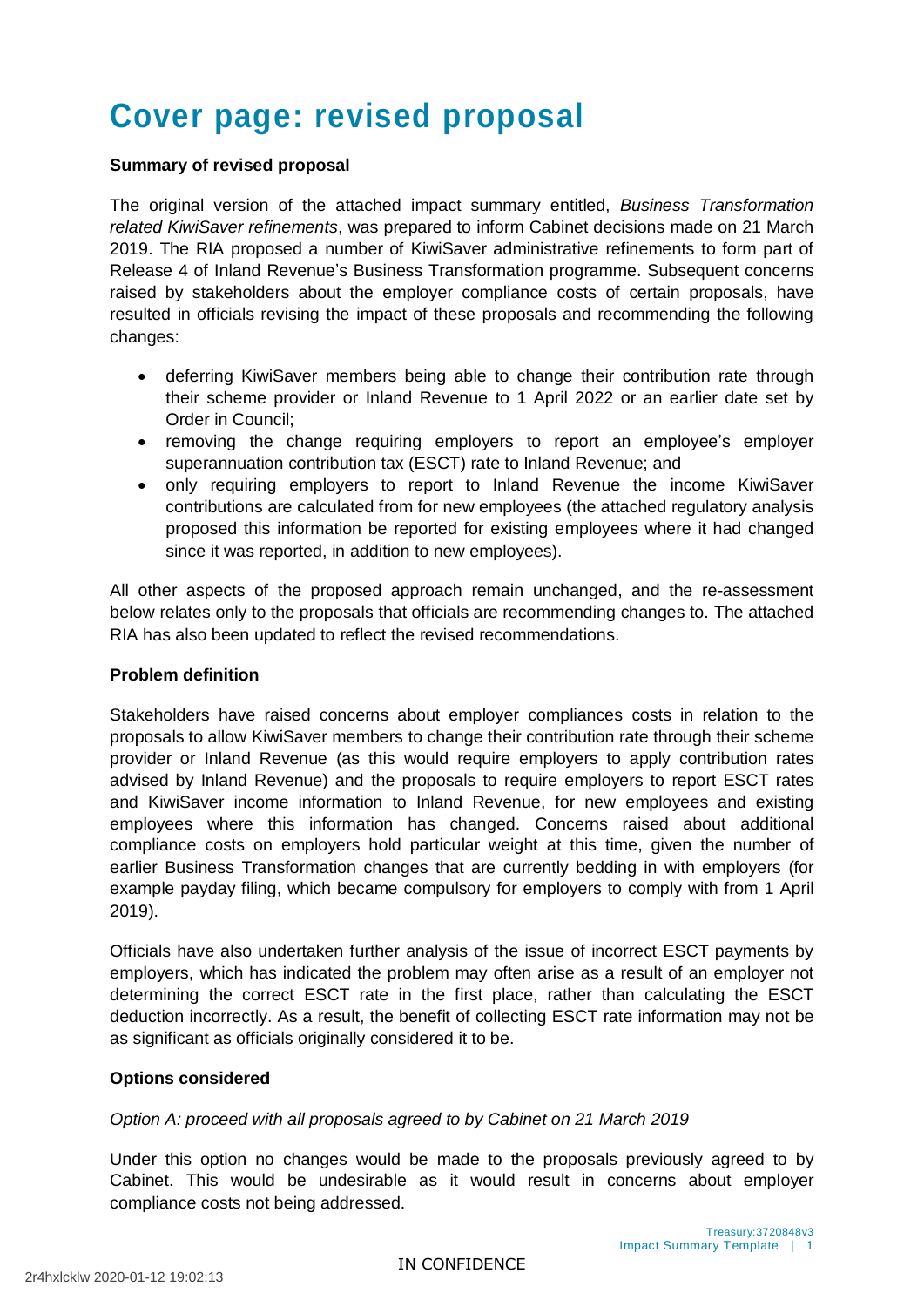#### *Option B: do not proceed with proposals*

Under this option both the contribution rate change and employer reporting requirement proposals would not be proceeded with. This outcome would be undesirable as it would not address the issues raised in the problem definition in the attached RIA about improving existing information flows to help ensure KiwiSaver members are receiving their correct contribution entitlements and giving members more flexibility about how they change their contribution rate.

Removing the proposal to allow members to change their contribution rates through a scheme provider or Inland Revenue, would also not recognise this change has received positive feedback from the KiwiSaver industry and KiwiSaver members.

#### *Option C: modify proposals to minimise compliance costs and allow for further stakeholder engagement*

The application date of the proposal to allowing members to change their contribution rate through their scheme provider or Inland Revenue would be deferred until 1 April 2022 (or an earlier date set by Order in Council). Deferring the application date would enable officials to undertake further consultation with stakeholders to explore concerns raised in more detail and to investigate operational processes that would minimise the compliance cost of this change on employers.

The proposal to require employers to report employees' ESCT rates to Inland Revenue would be removed from the Bill. Based on feedback received about the compliance cost of this change for employers, in addition to the fact further analysis has indicated the root of the problem may not be employers miscalculating ESCT deductions, officials now consider the costs of this change to employers is likely outweigh the benefits to Inland Revenue.

Under this option employers would also only be required to report to Inland Revenue the income KiwiSaver contributions are calculated from for new employees (not for existing employee's where this information has changed since last reported, as was previously proposed). Employer compliance costs would be minimised, as this information would be provided on a "one-off" basis, as part of existing new employee on-boarding processes. While it would still ensure Inland Revenue received the benefit of KiwiSaver income information, which could be used to identify miscalculation of contributions.

#### **Proposed approach**

For the reasons outlined above, the proposed approach is Option C.

#### **Stakeholder views**

The original RIA noted that limited consultation had been a constraint on decision making. The proposal has been revised to incorporate feedback that was subsequently received through targeted consultation (focus groups including employers) and public submissions received by Select Committee. These changes are described in option C above and are expected to reduce compliance costs compared to the original proposal.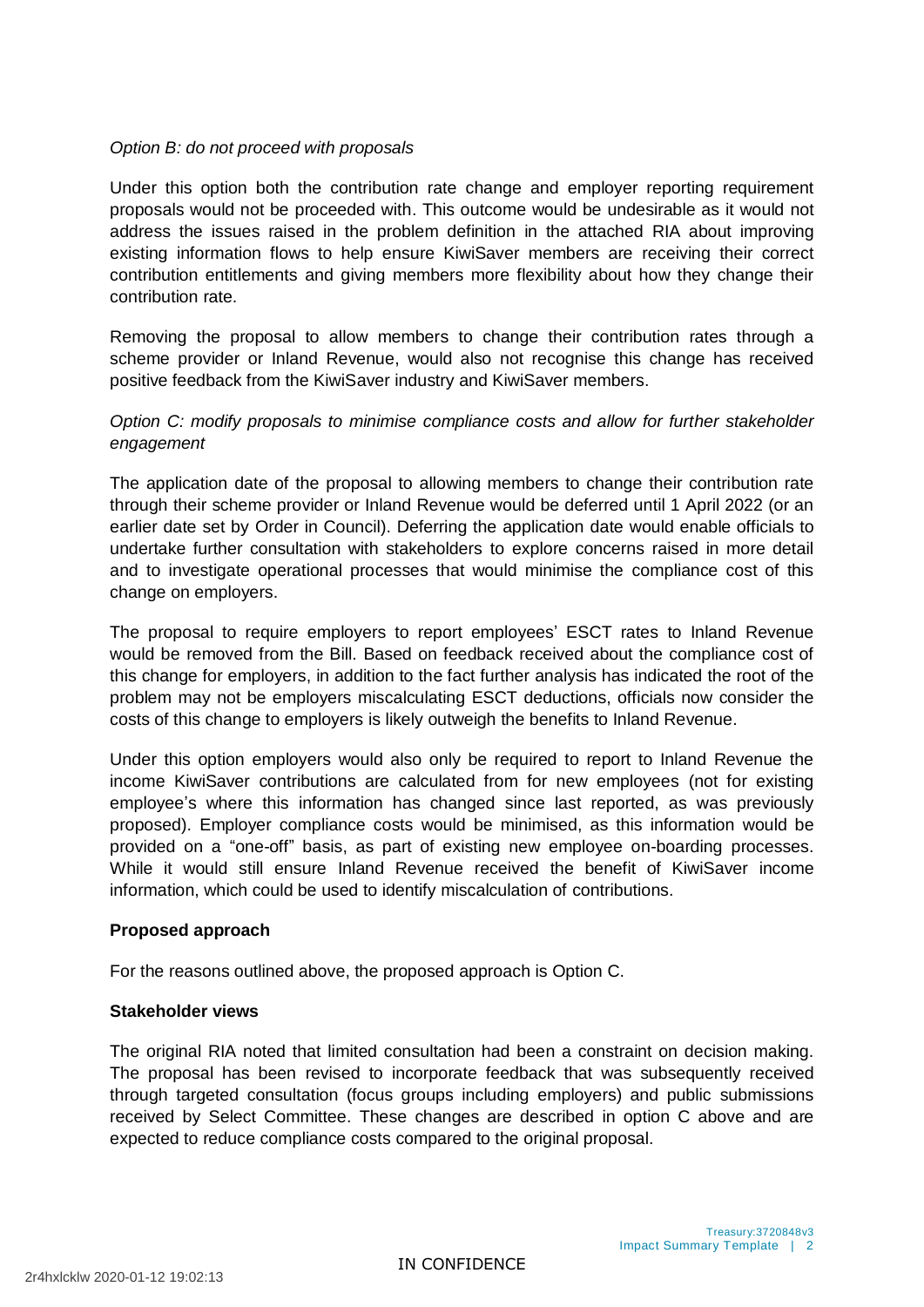# **Impact Summary: Business Transformation related KiwiSaver refinements**

## **Section 1: General information**

#### **Purpose**

*Inland Revenue* is solely responsible for the analysis and advice set out in this Regulatory Impact Statement, except as otherwise explicitly indicated. This analysis and advice has been produced for the purpose of informing final decisions to proceed with policy changes to be taken by or on behalf of Cabinet.

#### **Key Limitations or Constraints on Analysis**

#### **Timing**

To maximise the administrative efficiencies of the proposals, changes need to align with Inland Revenue's Business Transformation timelines for transferring KiwiSaver into its new administrative system. KiwiSaver is scheduled to be transferred into START on 1 April 2020.

To ensure that policy decisions are taken, and legislation passed in this timeframe, this has created a constraint on the time available to analyse options. Despite this, officials are confident that the proposed approach would be the most effective option to address the problem definition.

#### **Consultation and testing**

Inland Revenue has undertaken targeted consultation with KiwiSaver scheme providers. However, as a result of time constraints, wider public consultation was not carried out prior to original Cabinet decisions being made in March 2019. Due to the largely technical administrative nature of the changes proposed, they are unlikely to have generated public interest. Moreover, taken as a whole, the package of options proposed would be beneficial to KiwiSaver members.

There would be some compliance costs for employers (they would be required to communicate information they already hold to Inland Revenue, on a one-off basis and apply KiwiSaver employee contribution rates advised by Inland Revenue). Targeted consultation with employers was undertaken subsequent to March 2019 Cabinet decisions being made. Feedback from this consultation has informed officials revising the assessment of certain proposals.

#### **Assumptions underpinning impact analysis**

In relation the proposal to guarantee employer contributions, additional funding is not expected to be required. The primary caveat to this is that it assumes static behaviour. If the introduction of the proposal created a behavioural change amongst employers (that is it results in more unpaid employer contributions), this would increase the fiscal cost of the proposed approach. However, given that levels of employer contribution debt are currently comparable to levels of employee contribution debt (which are already guaranteed), this suggests that the proposal should not have a significant impact on employer's behaviour.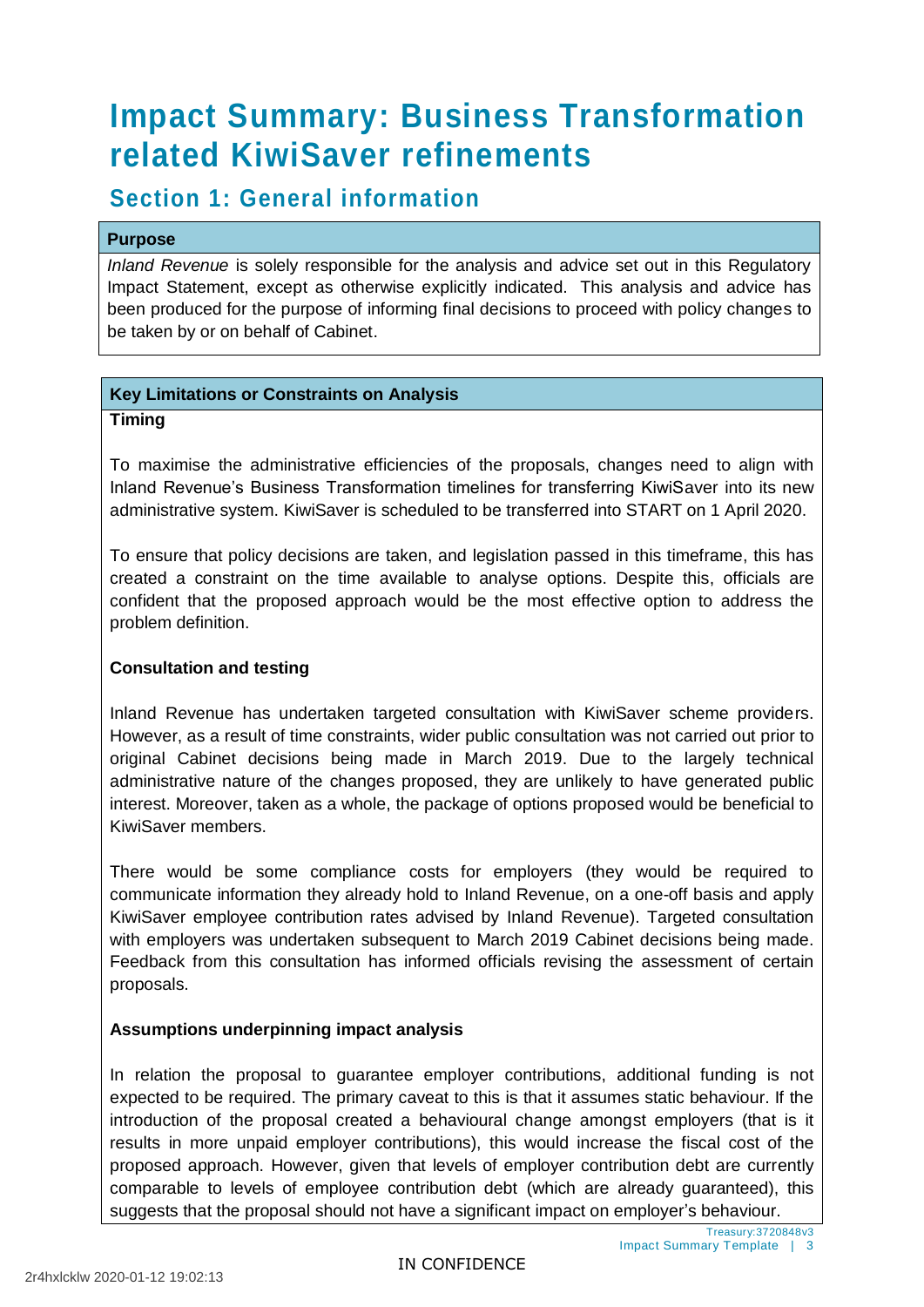**Responsible Manager (signature and date):**

Chris Gillion Policy Lead Policy and Strategy Inland Revenue 12 September 2019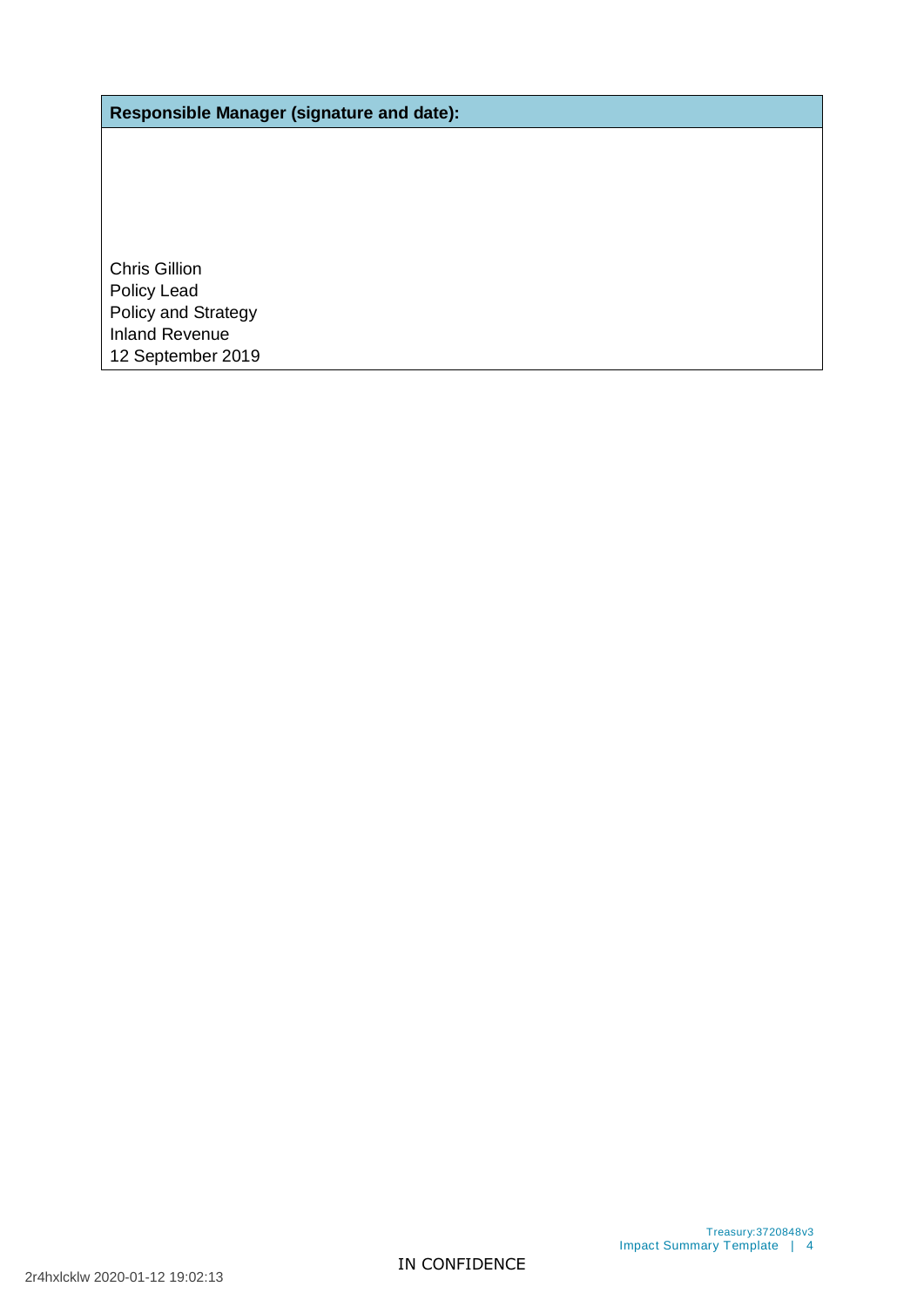# **Section 2: Problem definition and objectives**

#### **2.1 What is the policy problem or opportunity?**

As part of Inland Revenue's Business Transformation programme, the administration of KiwiSaver is scheduled to be transferred from its current system to its new administration system on 1 April 2020. This provides an opportunity to make refinements to KiwiSaver settings to improve administrative efficiency and enhance members' experience with the scheme. The following are areas that would assist in achieving these outcomes:

- facilitating the faster transfer of contributions from Inland Revenue to KiwiSaver scheme providers (and between scheme providers); and
- improving information flows between members, employers, scheme providers and Inland Revenue.

#### **Transfer of contributions**

Part of Inland Revenue's role as the central administrator for KiwiSaver, involves receiving KiwiSaver employer and employee contributions from employers and then forwarding these contributions on to KiwiSaver scheme providers. A reduction in the time taken to transfer contributions would improve the efficiency of the central administration of KiwiSaver.

Payday filing reforms, which become compulsory from 1 April 2019, will result in Inland Revenue having employer information sooner after a payday (within 2 days of a payday for large employers and with 10 days for smaller employers). This will include information about KiwiSaver employee and employer contributions. The reforms will allow KiwiSaver employee contributions to be passed to scheme providers sooner after a member's payday. This is because current KiwiSaver settings permit the use of Crown funds to pay employee contributions to scheme providers before contribution amounts have been paid to Inland Revenue by employers (effectively creating a Government guarantee of employee contributions). This Government guarantee does not currently extend to employer contributions.

To ensure that the benefits of Inland Revenue being in receipt of earlier payday information are fully realised in relation to KiwiSaver, this RIA considers how to enable Inland Revenue to forward employer contribution amounts to scheme providers as soon as payday reporting information from employers has been received, rather than having to wait until the employer has actually paid the amount of the contribution to Inland Revenue (the current state).

This RIA also considers other refinements that would facilitate the faster transfer of contributions.

#### **Improving information flows**

Inland Revenue is in the unique position of having on-going contact with KiwiSaver scheme providers and employers. This means Inland Revenue is able to facilitate the flow of information between relevant KiwiSaver parties (employers, providers and members) and also should have access to information to ensure that members are receiving the correct KiwiSaver contribution entitlements. However, in some instances, Inland Revenue does not have access to sufficient information to effectively police the accuracy of contribution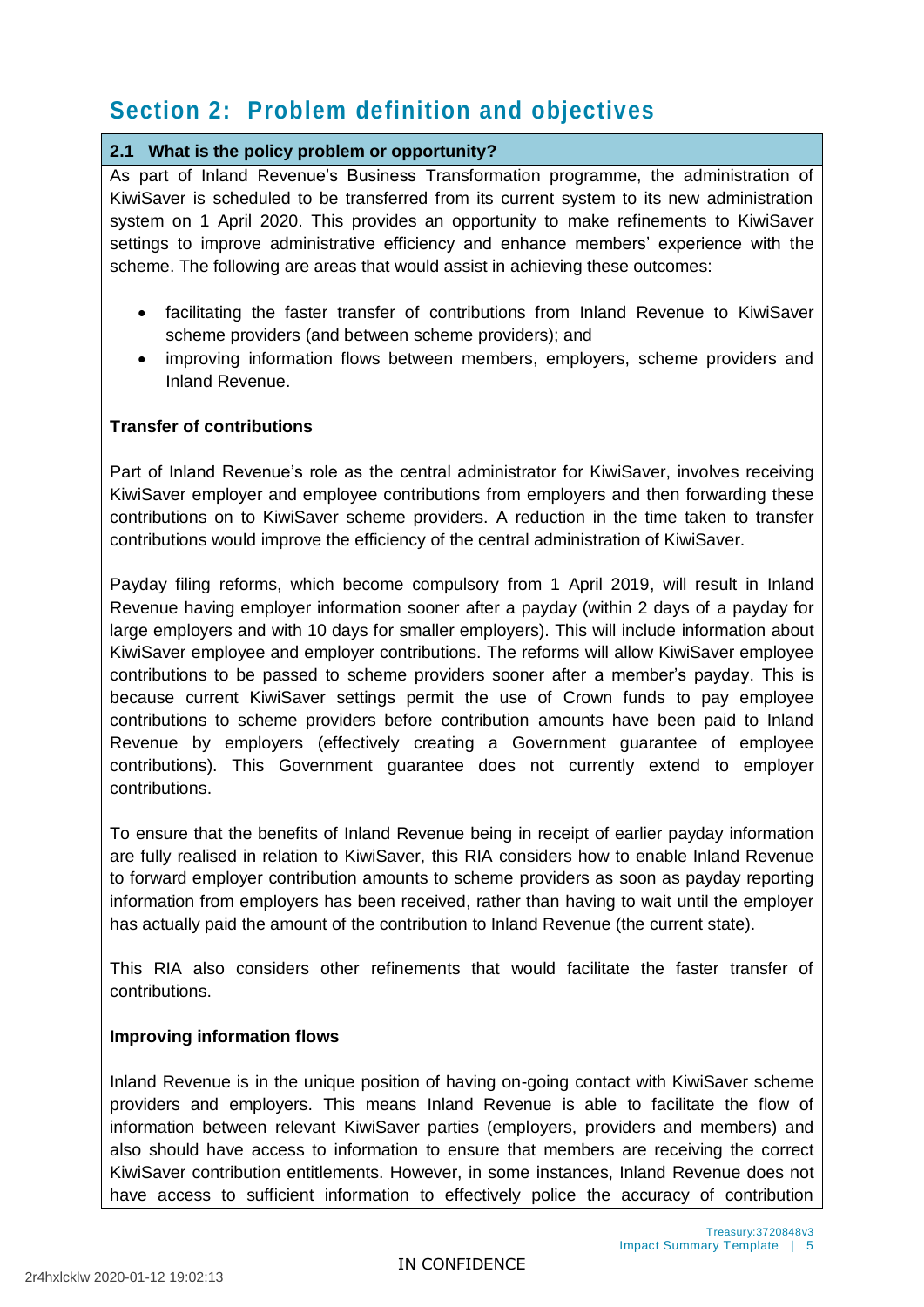amounts received from employers.

This RIA considers refinements that could be made to improve existing KiwiSaver information flows, to help ensure that KiwiSaver members are receiving their correct contribution entitlements. Consideration is also given to how information flows could be utilised to give members increased flexibility (for example whether the application process for changing an employee contribution rate could be simplified for members).

#### **2.2 Who is affected and how?**

#### **KiwiSaver members**

Taken as a whole, KiwiSaver members would benefit from the package of proposals – the changes would result in them earning market investment returns on contributions sooner, help ensure they are receiving the correct contribution amounts and give them additional flexibility in respect of how they can change their contribution rate.

#### **KiwiSaver scheme providers**

KiwiSaver scheme providers would benefit from the faster transfer of contributions, as it would result in them having more funds under management. Schemes have also indicated enabling KiwiSaver contribution rates to be changed through providers, would enhance member-provider relationships.

#### **Employers**

Helping to ensure members are receiving correct contribution amounts, would result in employers being required to communicate some additional information they should already hold to Inland Revenue. While the proposal enabling KiwiSaver members to change their contribution rate through their scheme provider or Inland Revenue, would require employers to deduct employee contributions from salary and wages at rates advised by Inland Revenue. These changes would create additional compliance costs for employers.

#### **Inland Revenue**

The proposals would enhance Inland Revenue's central administration of KiwiSaver and create administrative savings. As implementation of the proposals would be aligned with Business Transformation, there would be no additional implementation costs.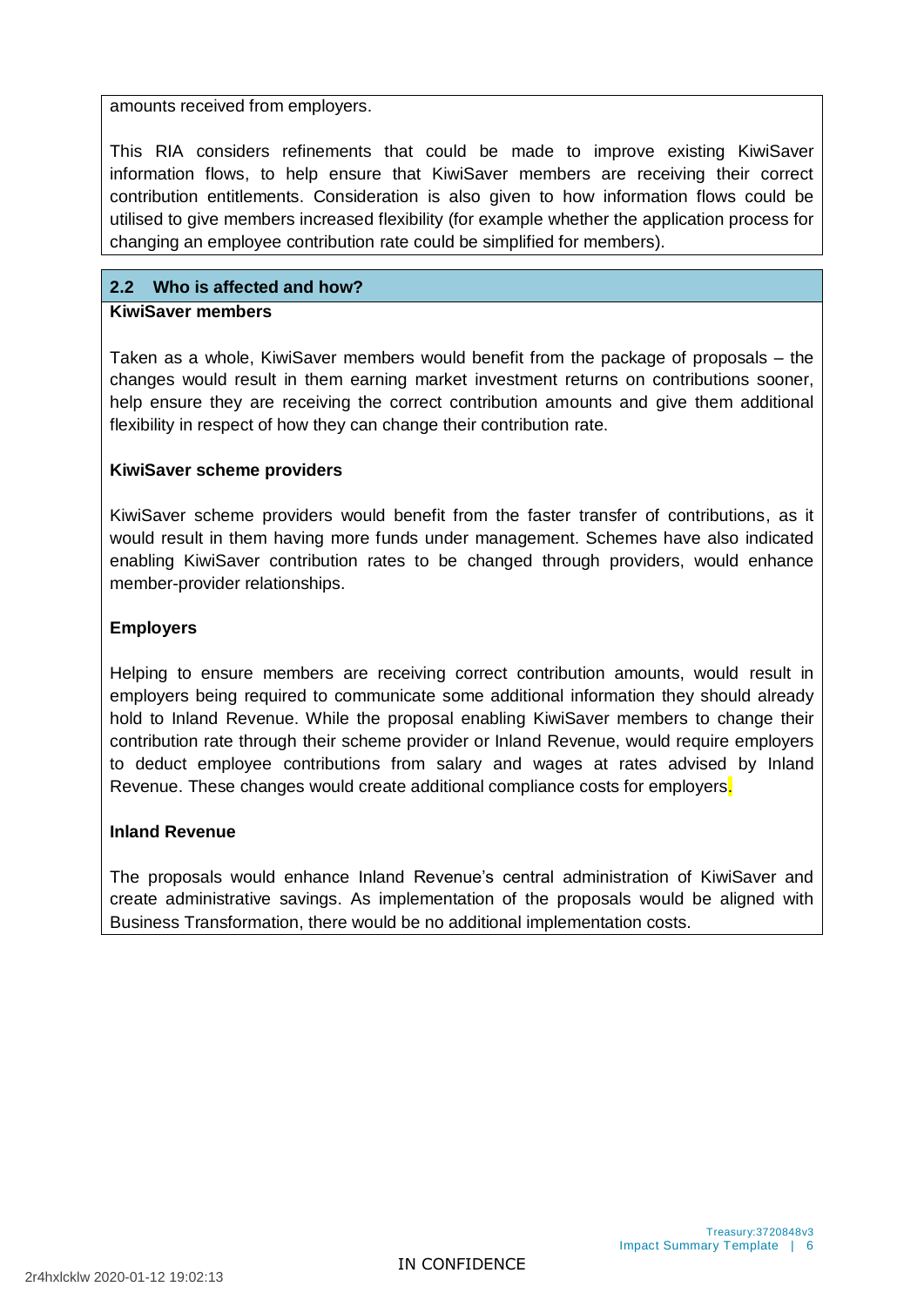**2.3 Are there any constraints on the scope for decision making?** 

There are no constraints on the scope for decision making.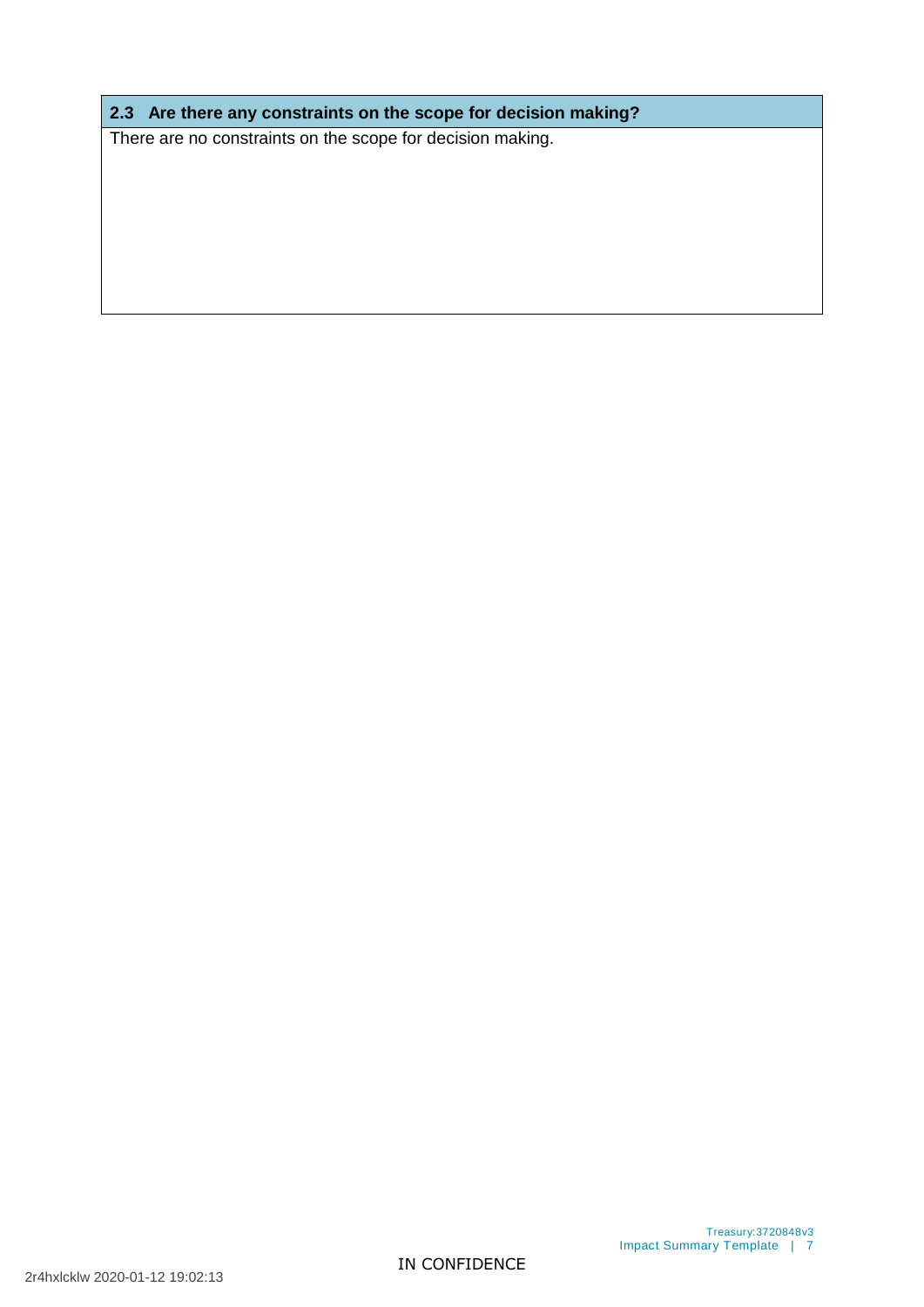# **Section 3: Options identification**

#### **3.1 What options have been considered?**

The following criteria were used to assess the options considered:

- *Compliance*: compliance costs should be minimised as far as possible.
- *Administration*: administrative costs should be minimised as far as possible.
- *Equity*: the option should ensure that KiwiSaver members are receiving the correct contribution amounts.
- *Sustainability*: the option should be consistent with wider KiwiSaver settings.

#### **Option One: Status quo**

*Administration:* The status quo would not reduce administrative costs.

*Compliance:* The status quo would not reduce compliance costs.

*Equity:* The status quo results in some KiwiSaver members not receiving employer contributions that other members are receiving (as a result of employers not paying the correct contribution amounts or not paying employer contribution amounts at all).

*Sustainability:* As far as practical, the KiwiSaver regime settings are intended to facilitate administrative efficiency. The problem definition identifies that there are some aspects of the regime that would be more efficient if subject to further refinements.

#### **Option Two: build on payday filing reforms**

This option would build on the improved information available through payday filing reforms to facilitate the faster transfer of employer contributions to scheme providers and to improve the accuracy of contribution entitlements passed to scheme providers. Specifically, it would involve passing employer contribution amounts to scheme providers based on payday information received by employers, before Inland Revenue had received the contribution amount (essentially a Government guarantee, that would align with the existing treatment of employee contributions). Based on the improved information received through payday filing, this option would also align the commencement of interest paid while contributions are held by Inland Revenue with a member's payday.<sup>1</sup>

*Administration:* This option would increase administrative efficiency, as employer contributions could be passed to scheme providers sooners. However, as it does not include other administrative enhancements to KiwiSaver, savings may not be maximised.

*Compliance:* This option should make it easier for members to reconcile the amounts in their KiwiSaver accounts with the KiwiSaver contributions recorded on their payslips (as employer contributions would be passed in full to KiwiSaver providers sooner after the member payday). Consequently, this should also reduce the level of contacts from members to scheme providers.

*Equity:* This option would ensure that all KiwiSaver members receive the employer

-

<sup>&</sup>lt;sup>1</sup> Currently, interest on employee contributions commences on the  $15<sup>th</sup>$  of the month the amount was deducted from the member's salary or wages and interest on employer contributions commences on the 1<sup>st</sup> of the month the contribution amount was paid to Inland Revenue.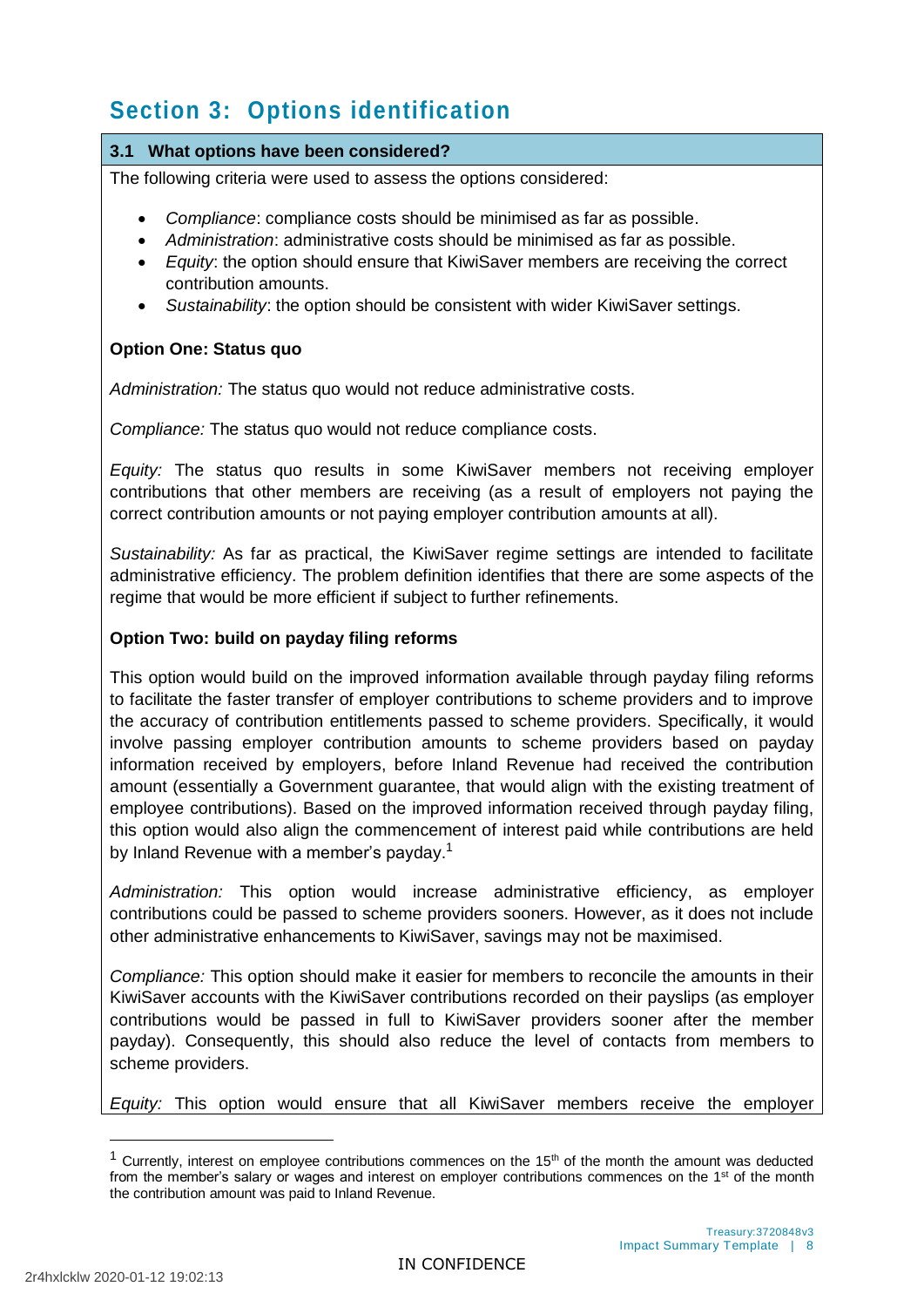contributions amounts they are entitled to. It would also improve the accuracy of interest paid on contributions by Inland Revenue (the current rules result in under and over payment of interest on employee contributions and under payment of interest on employer contributions). However, this option would not address situations where a member's employer is incorrectly calculating contributions amounts.

*Sustainability:* This option would ensure that the benefit of information obtained via payday filing reforms were fully utilised in the KiwiSaver context. It would also align the treatment of employer contributions with employee contributions and other PAYE deductions (which are guaranteed).

#### **Option Three: Additional transfer, information and administrative refinements**

In addition to the changes proposed under option 2, this option would use the opportunity created by Business Transformation, to make further refinements to KiwiSaver settings.

Refinements aimed at facilitating faster transfers would be to reduce the initial KiwiSaver provisional period from 3-months to 2-months (this would mean initial contributions could be transferred to providers a month earlier) and to reduce the period schemes have to send funds and member information, when a member decides to transfer to a new scheme from 35 to 10 days. The later change would only impact non-default providers, as arrangements with default providers already require them to complete transfers in 10-days.

Information flows would be utilised to ensure members were receiving their correct contribution amounts, by requiring employers to provide information to Inland Revenue about the income KiwiSaver contributions have been calculated from,<sup>2</sup> in respect of new employees. To recognise that members will have different first points of contact for information on their KiwiSaver account, this option also proposes that members should be able to apply to change their contribution rate through their scheme provider or Inland Revenue (in addition to their employer). Employers would be advised of the employee's contribution rate change request by Inland Revenue.

As a further administrative refinement, is also proposed that the 3-month grace period – that a person who has been incorrectly enrolled in KiwiSaver has to gain New Zealand residence before their account is shut – be removed. This period has not operated as intended and is not utilised by members.

The below analysis of this option against the assessment criteria, identifies impacts that are additional to those set out in the analysis of option 2 above.

*Administration:* Reducing the provisional period and removing the 3-month grace period would increase administrative efficiency.

*Compliance:* The option would reduce compliance costs for members looking to change contribution rates. However, this would increase compliance costs for employers, as they would be required to apply contribution rates advised by Inland Revenue. There would also be some additional compliance costs for scheme providers and employers, relating to the proposals to reduce the period schemes have to send funds and information to a new

-

 $<sup>2</sup>$  Some amounts that are treated as income for PAYE are exempt for the purposes of calculating KiwiSaver</sup> contribution amounts. Examples includes the value of accommodation and a benefit from an employer share scheme.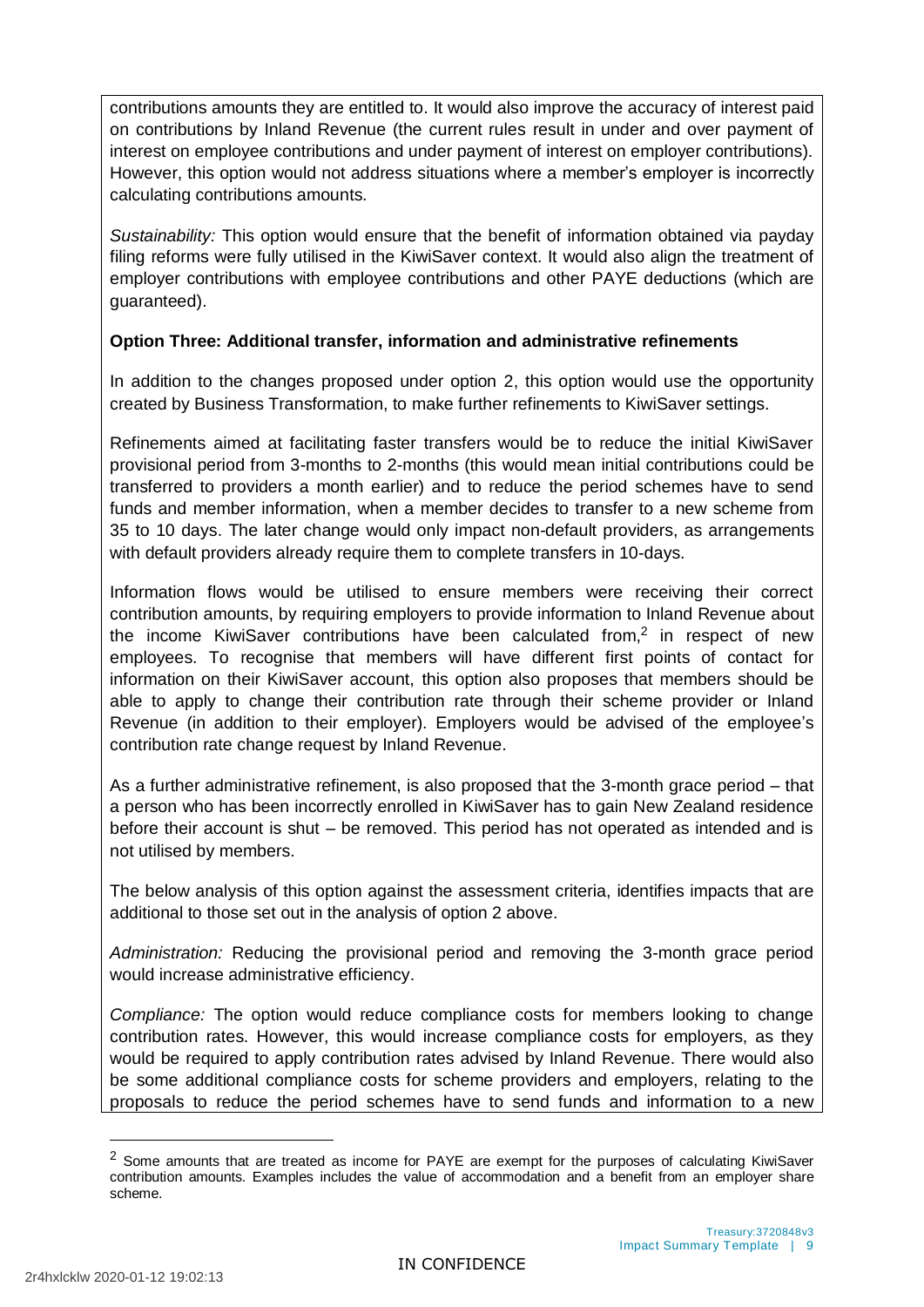provider when a member transfers schemes and the additional employer information requirements, respectively.

*Equity:* The additional employer information should make it easier for Inland Revenue to identify situations where contribution amounts have been calculated incorrectly. Based on this information it would be possible to follow-up with employers, so these issues could be resolved sooner and would not arise again.

*Sustainability:* This option identifies enhancements to KiwiSaver administrative settings in addition to the changes proposed in option  $2 -$  to maximise improvements to KiwiSaver it would be logical to implement all changes. Implementing a package of changes is also more sustainable in terms of the legislation (as opposed to making singular refinements to KiwiSaver legislative settings on an on-going basis).

#### **Other options not considered**

#### *Aligning payment of KiwiSaver contributions with an employee's payday*

As part of the work on the payday filing reforms, consideration was given to the option of employers being required to pay PAYE and other deductions from salary or wages (including KiwiSaver employee and employer contributions) to Inland Revenue to align with an employee's payday. If employers were required to pay KiwiSaver contribution amounts to Inland Revenue sooner after their employees' payday, this would facilitate the faster transfer of these contributions to scheme providers.

However, the decision was made only to require employers to file information sooner after a member's payday, as feedback from employers was that requiring them to pay the actual monetary amounts of deductions (including KiwiSaver contributions) in a shorter timeframe would be too onerous comply with.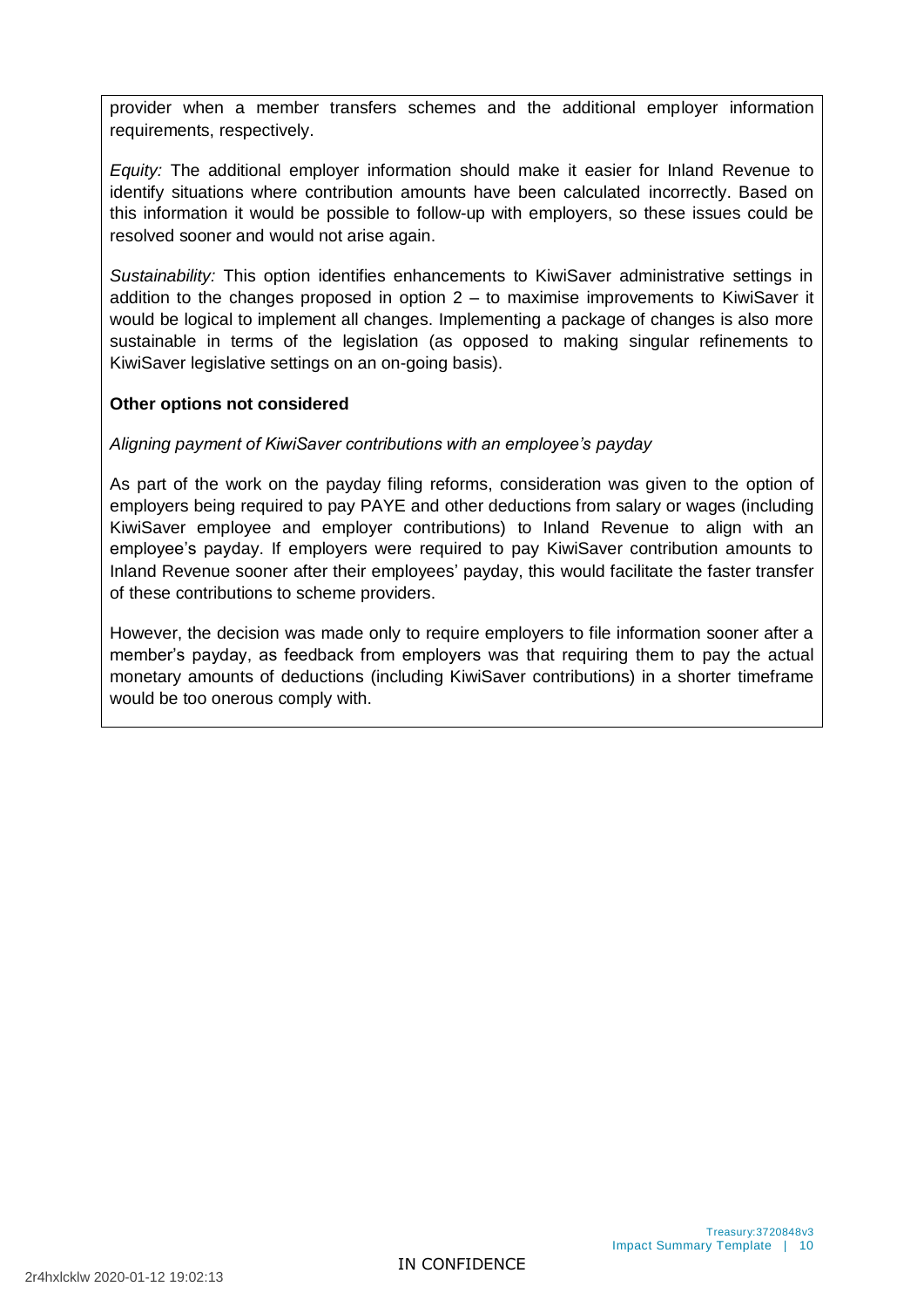#### **3.2 Which of these options is the proposed approach?**

The proposed approach is option 3. This package of refinements is comprised of the following proposals:

- the Crown funding the payment of employer contribution amounts passed to KiwiSaver scheme providers until these amounts are received from the employer (essentially a Government guarantee of employer contributions);
- changing the date the calculation of interest on employer and employee contributions commences, to align with the pay date a member's employer has reported;
- reducing the KiwiSaver provisional period from 3-months to 2-months;
- reducing the maximum period an old scheme provider has to share information and transfer funds to a new provider when a member transfers schemes, from 35-days to 10-days;
- allowing members to change contribution rates through their scheme provider or Inland Revenue, rather than only through their employer;
- removing the 3-month grace period for members who have been incorrectly automatically enrolled in KiwiSaver, to gain New Zealand residence; and
- requiring employers to provide Inland Revenue with information about the income KiwiSaver contributions are calculated from for new employees.

Of the options considered this package would be most effective in facilitating the faster transfer of contributions to (and between) KiwiSaver scheme providers, and reducing ongoing administrative costs for Inland Revenue.

It is also the most coherent and equitable option for KiwiSaver members as it will help ensure members are receiving the correct contribution amounts and these contribution entitlements are being passed to scheme providers.

The proposed approach is not incompatible with the Government's '*Expectations for the design of regulatory systems*'.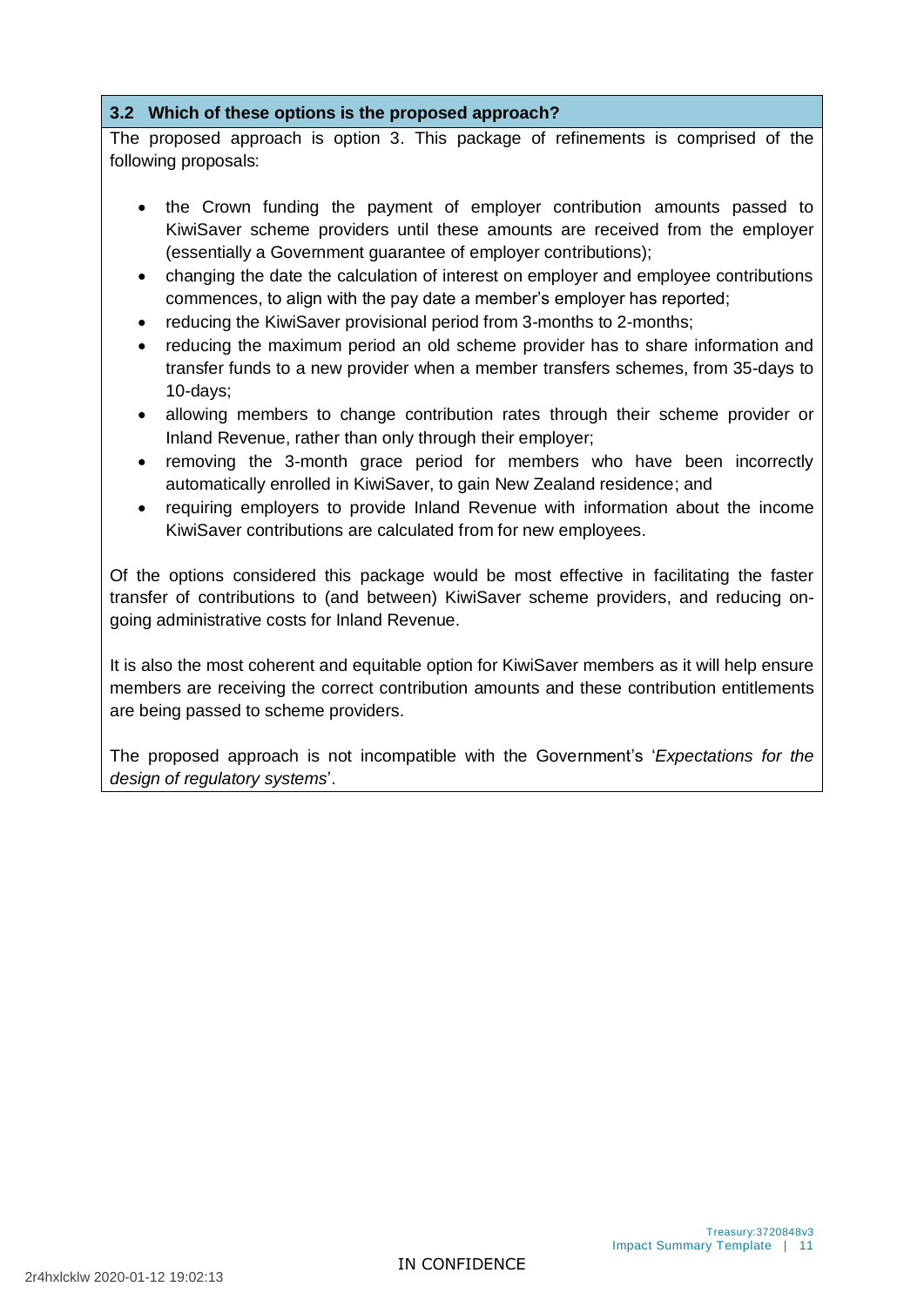# **Section 4: Impact Analysis (Proposed approach)**

#### **4.1 Summary table of costs and benefits**

| <b>Affected parties</b>                                                                  | <b>Comment</b>                                                                                                                                                                                                                                                                                                                                                                                                                                                                                                                                             | <b>Impact</b> |  |  |  |
|------------------------------------------------------------------------------------------|------------------------------------------------------------------------------------------------------------------------------------------------------------------------------------------------------------------------------------------------------------------------------------------------------------------------------------------------------------------------------------------------------------------------------------------------------------------------------------------------------------------------------------------------------------|---------------|--|--|--|
| Additional costs of proposed approach, compared to taking no action                      |                                                                                                                                                                                                                                                                                                                                                                                                                                                                                                                                                            |               |  |  |  |
| <b>Regulated parties</b><br>(KiwiSaver<br>members.<br>scheme providers<br>and employers) | <b>KiwiSaver members</b><br>Aligning KiwiSaver interest payments to<br>a member's payday would result in a<br>reduction in interest paid on employee<br>contributions for some members with<br>paydays after the 15 <sup>th</sup> of the month. The<br>impact of this would be small given<br>interest is paid at a rate of 0.72% per<br>annum and would be offset by their<br>contributions earning market investment<br>returns sooner and an increase<br>in.<br>interest on employer contributions<br>- in<br>many cases. <sup>3</sup>                  | Low.          |  |  |  |
|                                                                                          | Scheme providers<br>Reducing the time scheme providers<br>have to send members' information and<br>funds to a new provider in scheme<br>transfer situations from 35-days to 10-<br>days would have compliance costs for<br>non-default providers, who are<br>not<br>already required to comply with the 10-<br>day transfer time. Feedback from<br>providers<br>indicates<br>this would<br>be<br>manageable and would<br>align<br>with<br>industry best practice.                                                                                          | Low.          |  |  |  |
|                                                                                          | <b>Employers</b><br>Employers would need to provide Inland<br>Revenue with information about<br>the<br>KiwiSaver<br>contributions<br>income<br>are<br>calculated<br>from.<br>Compliance<br>costs<br>should be small, as employers would<br>already need to hold this information to<br>accurately calculate contribution amounts<br>and the information would only need to<br>be provided about new employees as<br>part of employee on-boarding processes.<br><b>Employers</b><br>would also need to start<br>applying<br>contribution<br>rate<br>changes | Low.          |  |  |  |

 $3$  A decrease in interest payable on employee contributions would be expected to be offset by an increase in interest on employer contributions for employees with a payday between the 15<sup>th</sup> and 23<sup>rd</sup> of the month.

1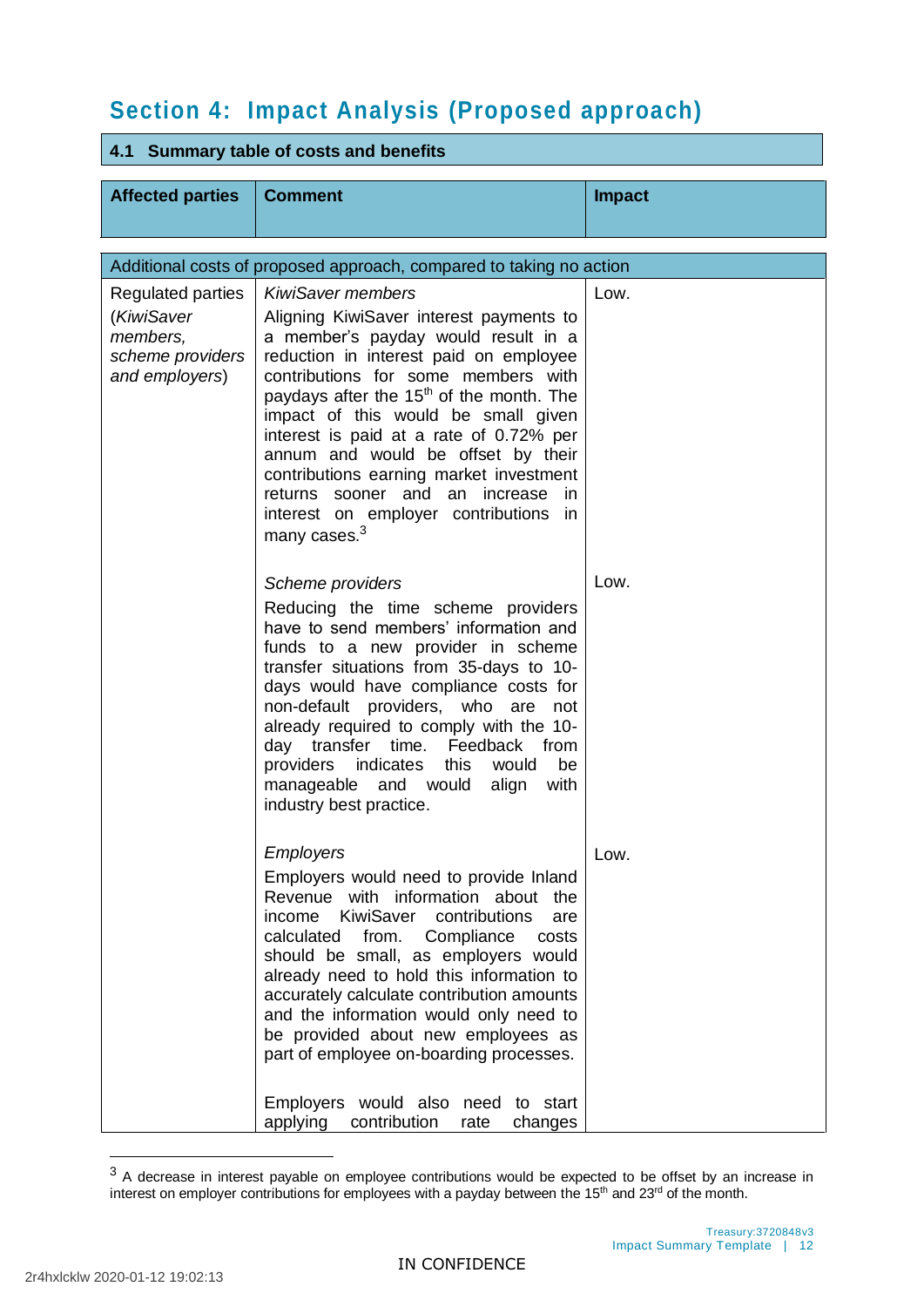|                                | advised by Inland Revenue. This would<br>create a more complex system of record<br>and<br>communication<br>keeping<br>for<br>employers.                                                                                                                                                                                                                                                                                                                                             |      |
|--------------------------------|-------------------------------------------------------------------------------------------------------------------------------------------------------------------------------------------------------------------------------------------------------------------------------------------------------------------------------------------------------------------------------------------------------------------------------------------------------------------------------------|------|
| Regulators<br>(Inland Revenue) | The proposals do not require additional<br>funding.                                                                                                                                                                                                                                                                                                                                                                                                                                 | Nil. |
|                                | Inland Revenue already<br>writes-off<br>0f<br>unpaid<br>employer<br>amounts<br>contributions. For the financial year<br>ending 30 June 2018 the write-off of<br>employer contributions was \$2.6 million.<br>The only change would<br>be Inland<br>Revenue would pass on contribution<br>amounts to scheme providers, in addition<br>to writing them off.<br>System changes to implement the<br>proposals would be absorbed as part of<br><b>Business Transformation baselines.</b> |      |
| Wider<br>government            | None identified.                                                                                                                                                                                                                                                                                                                                                                                                                                                                    | Nil. |
| Other parties                  | None identified.                                                                                                                                                                                                                                                                                                                                                                                                                                                                    | Nil. |
| <b>Total Monetised</b><br>Cost |                                                                                                                                                                                                                                                                                                                                                                                                                                                                                     | Nil. |
| Non-monetised<br>costs         |                                                                                                                                                                                                                                                                                                                                                                                                                                                                                     | Low. |

| Expected benefits of proposed approach, compared to taking no action |                                                                                                                                                                                                                                                                                                                                                                                                                                                                                                        |         |  |  |
|----------------------------------------------------------------------|--------------------------------------------------------------------------------------------------------------------------------------------------------------------------------------------------------------------------------------------------------------------------------------------------------------------------------------------------------------------------------------------------------------------------------------------------------------------------------------------------------|---------|--|--|
| <b>Regulated parties</b>                                             | <b>KiwiSaver members</b>                                                                                                                                                                                                                                                                                                                                                                                                                                                                               | Medium. |  |  |
| (KiwiSaver<br>members,<br>scheme providers<br>and employers)         | The package of proposals would have a<br>number of benefits for members. It would<br>result in members earning<br>market<br>investment returns sooner, mean their<br>savings are with their scheme of choice<br>sooner in transfer situations, help ensure<br>they are receiving the correct contribution<br>entitlements<br>(including<br>addressing<br>current interest underpayment issues)<br>and give them additional flexibility in<br>respect of how a contribution rate change<br>can be made. |         |  |  |
|                                                                      | Scheme providers<br>The<br>proposals would<br>result<br>in.<br>contributions being transferred<br>to<br>scheme providers sooner (from Inland<br>Revenue and potentially from other<br>schemes not currently subject to the 10-<br>day transfer rule), which would increase<br>the funds under their management and<br>fees chargeable.                                                                                                                                                                 | Medium. |  |  |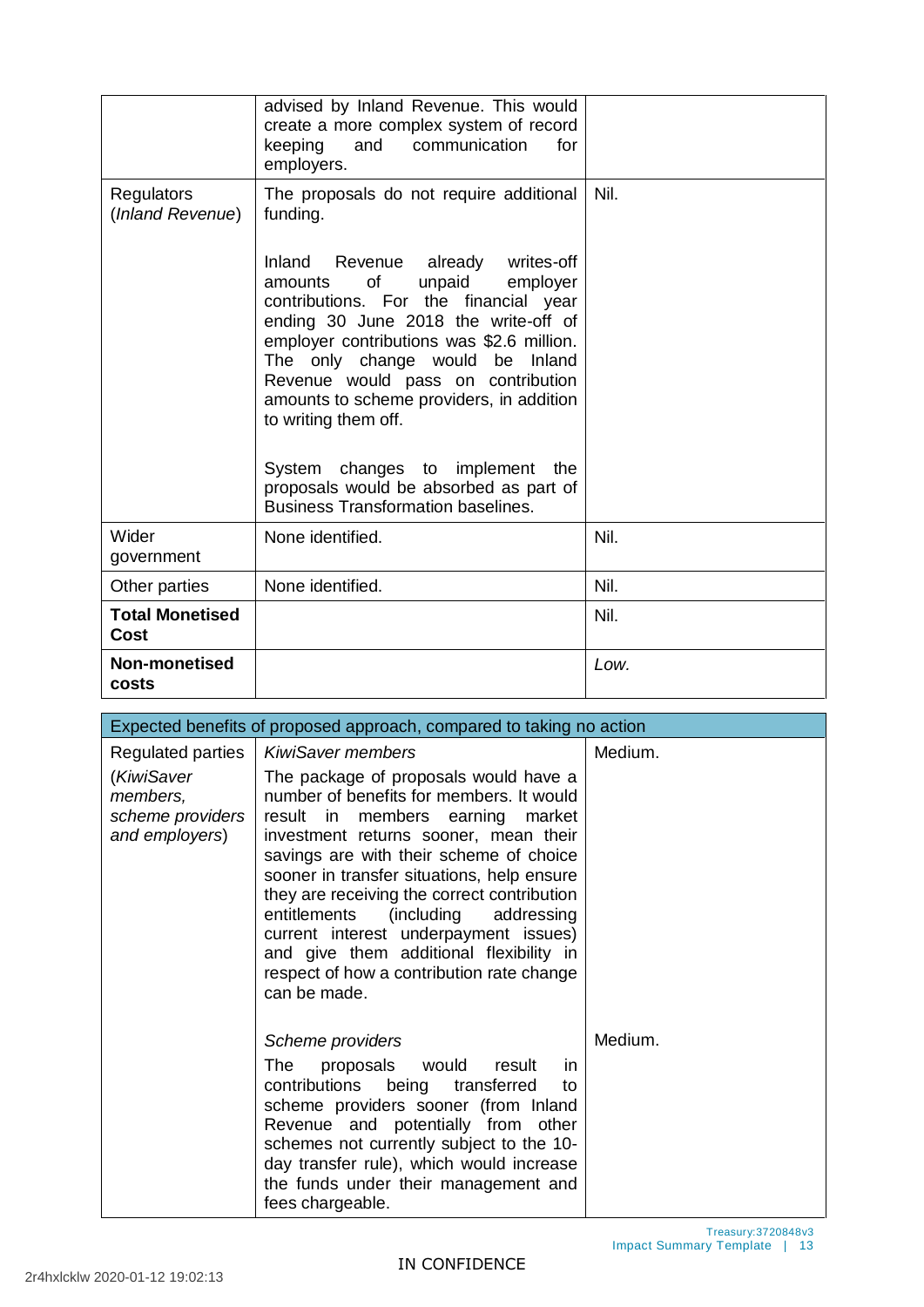|                                          | <b>Employers</b><br>Most of the changes would not directly<br>employers.<br>impact<br><b>The</b><br>additional<br>employer information requirement may<br>reduce employer contact time with Inland<br>Revenue. (Currently, where it appears<br>calculated<br>employers<br>have<br>may<br>contributions incorrectly, Inland Revenue<br>will contact the employer to obtain the<br>relevant information).                  | Low.                                                                                                                                                                           |
|------------------------------------------|--------------------------------------------------------------------------------------------------------------------------------------------------------------------------------------------------------------------------------------------------------------------------------------------------------------------------------------------------------------------------------------------------------------------------|--------------------------------------------------------------------------------------------------------------------------------------------------------------------------------|
| Regulators<br>(Inland Revenue)           | of<br>proposals<br>would<br>The<br>package<br>the<br>efficiency of<br>Inland<br>increase<br>Revenue's administration of KiwiSaver<br>administrative<br>and<br>create<br>on-going<br>savings.<br>The.<br>transfer<br>faster<br>of<br>employer<br>contributions to KiwiSaver providers and<br>reduction of the holding period for initial<br>contributions would decrease KiwiSaver<br>interest payable by Inland Revenue. | Medium (the proposal to<br>guarantee employer<br>contributions would result in<br>an estimated \$260,000 in<br>savings per annum).<br>Under $$500,000$ per annum. <sup>4</sup> |
| Wider<br>government                      | None identified.                                                                                                                                                                                                                                                                                                                                                                                                         | Nil.                                                                                                                                                                           |
| Other parties                            | None identified.                                                                                                                                                                                                                                                                                                                                                                                                         | Nil.                                                                                                                                                                           |
| <b>Total Monetised</b><br><b>Benefit</b> |                                                                                                                                                                                                                                                                                                                                                                                                                          | \$760,000.                                                                                                                                                                     |
| <b>Non-monetised</b><br>benefits         |                                                                                                                                                                                                                                                                                                                                                                                                                          | Medium.                                                                                                                                                                        |

1

<sup>&</sup>lt;sup>4</sup> This savings is after the reduction in interest payable due to faster transfer of employer contributions to scheme providers has been offset by the increase in interest payable on employer contributions with interest calculations commencing from a member's payday. Costs associated with calculating employee contributions from a payday would be negligible (as current under and over payments would broadly offset).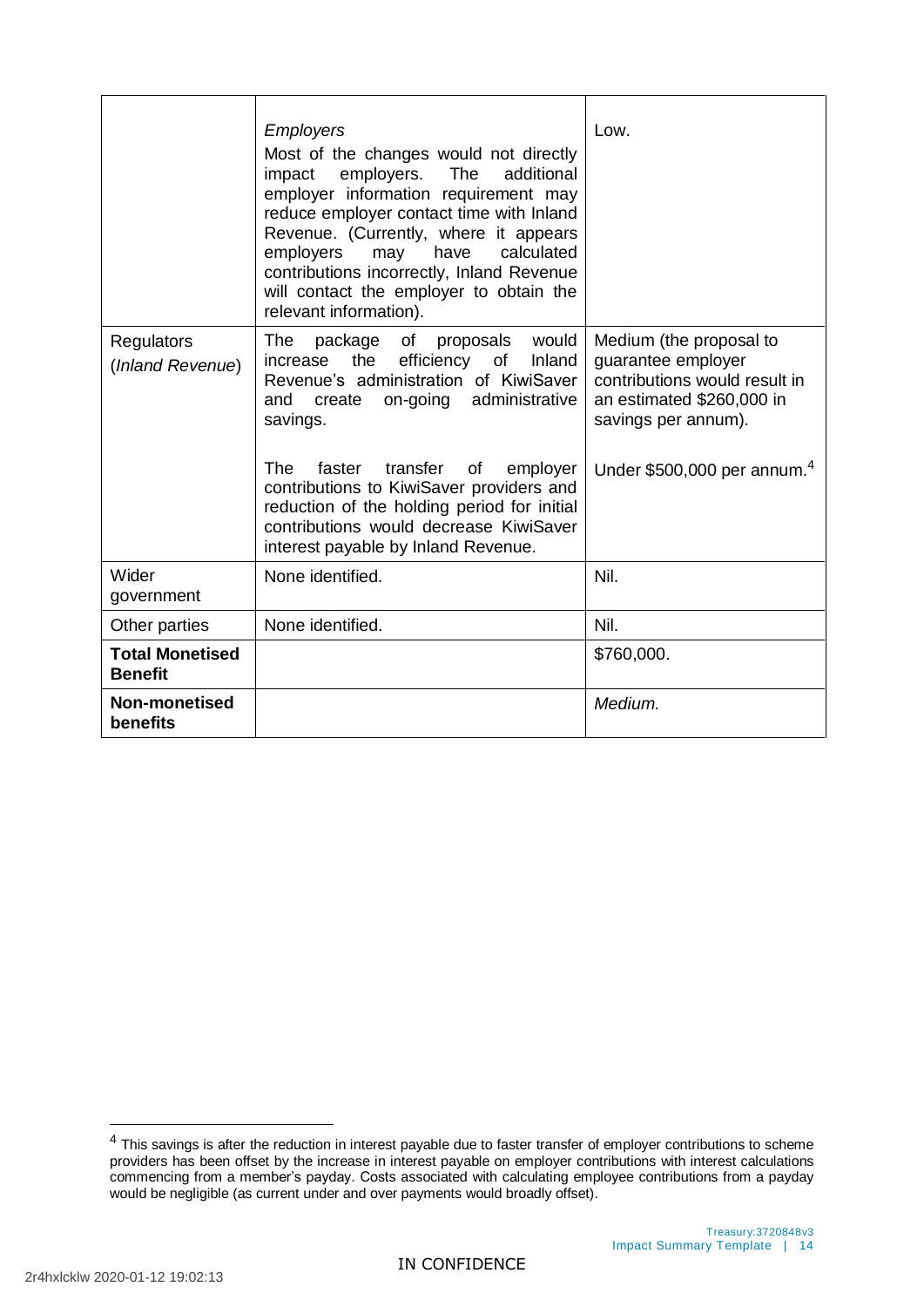#### **4.2 What other impacts is this approach likely to have?**

There is the potential that the proposal to guarantee employer contributions could have a behavioural impact on employers - that is employer's may be less likely to pay employer contributions. (While only \$2.6 million in employer contribution debt was written-off for the financial year ending 30 June 2018, approximately \$2 billion in employer contributions were passed to KiwiSaver scheme providers during this same year).

Current levels of employer and employee contribution debt are broadly comparable (as at 30 June 2018, employer contribution debt since the commencement of KiwiSaver was \$18 million, while employee contribution debt was \$24 million). This suggests that the existing guarantee of employee contributions has had limited behavioural impact on employers and that introducing a guarantee of employer contributions would also have a minimal behavioural impact. Moreover, Inland Revenue has processes to monitor and recover unpaid amounts of employer contributions from employers, which would remain in place after the introduction of this proposal. These include penalties available under the Tax Administration Act 1994.

### **Section 5: Stakeholder views**

**5.1 What do stakeholders think about the problem and the proposed solution?** 

The Ministry of Business Innovation and Employment and the Treasury have been consulted on the proposals and support them. The proposals also reflect feedback on the operation of the KiwiSaver regime from the Financial Markets Authority.

Inland Revenue has undertaken targeted consultation with KiwiSaver scheme providers (in the form of Business Transformation focused co-design workshops). Providers are supportive of the proposals.

Consultation with KiwiSaver members was not undertaken prior to original Cabinet decisions in March 2019. On a whole, the package of changes should be beneficial for KiwiSaver members and given the technical nature of the proposed changes, they are unlikely to have generated public interest. Some subsequent consultation has been undertaken with KiwiSaver members, in the form of focus groups. Participants were supportive of the proposals.

The original proposed approach included employers being required to provide Inland Revenue with KiwiSaver income information and ESCT rates for new employees and existing employees where this information had changed since it was last provided. It also included KiwiSaver members being able to change their contribution rate through Inland Revenue or their KiwiSaver scheme provider from 1 April 2020. The impacts of the proposals were not tested with employers prior to original Cabinet decisions in March 2019. However, subsequently targeted consultation has been undertaken with employers and payroll providers (in the form of focus groups). Public submissions have also been received through the Select Committee process.

Feedback on the above proposals was that the compliance costs on employers were likely to outweigh the benefit to KiwiSaver members and Inland Revenue. Officials have taken this feedback into account by modifying the additional employer information requirements, so that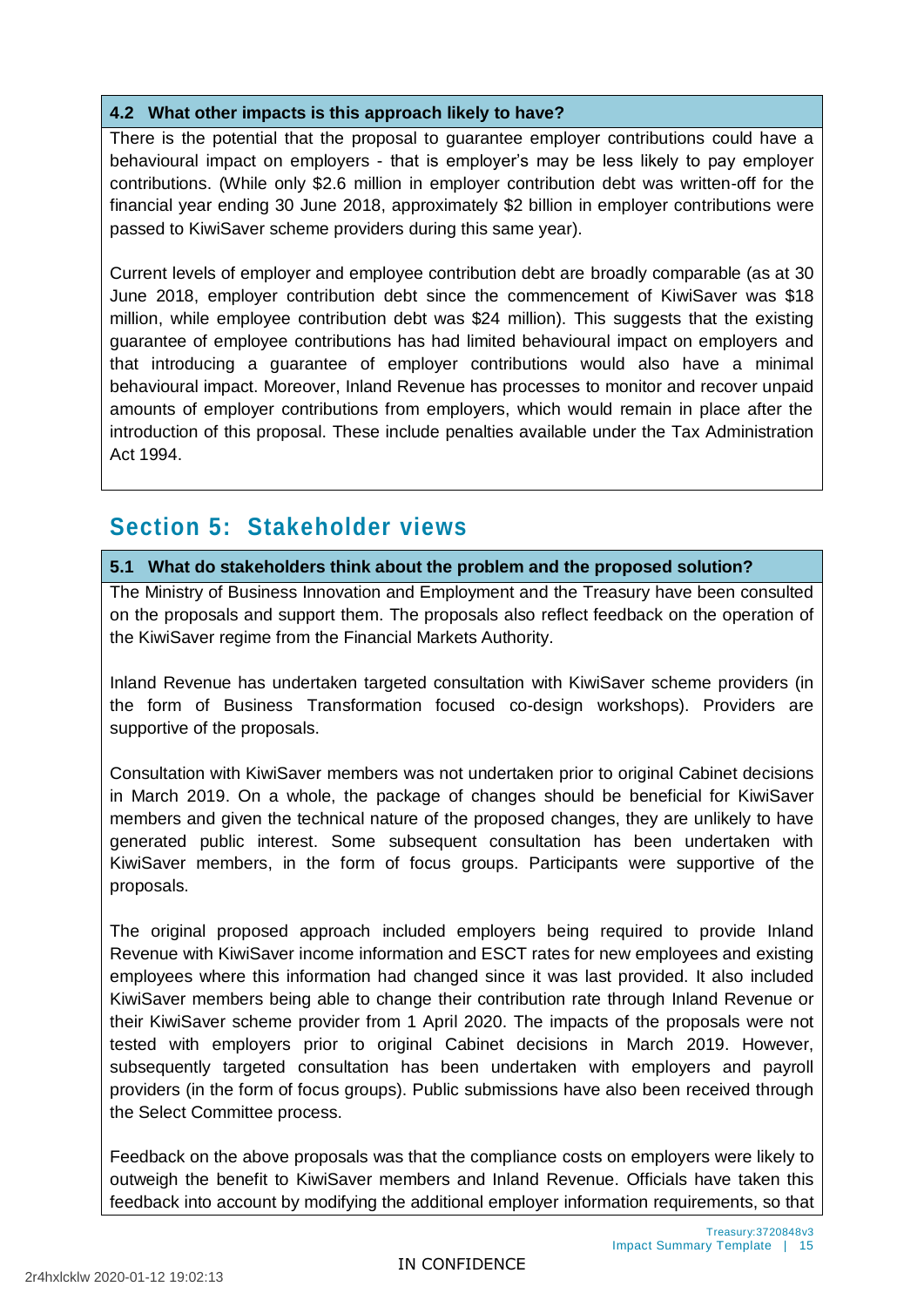under the revised approach employers would only be required to provide information about income KiwiSaver contributions are calculated from for new employees (not every time this information changed) and would not be required to report ESCT rates. As a result, the modified reporting requirements could be incorporated into the employee onboarding process, therefore, reducing employer compliance costs. Moreover, the application date for the contribution rate change proposal has been deferred (this change would now apply from 1 April 2022 or an earlier date set by Order in Council). The later application date would enable further consultation with employers and allow time to devise an operational approach that would minimise employer compliance costs.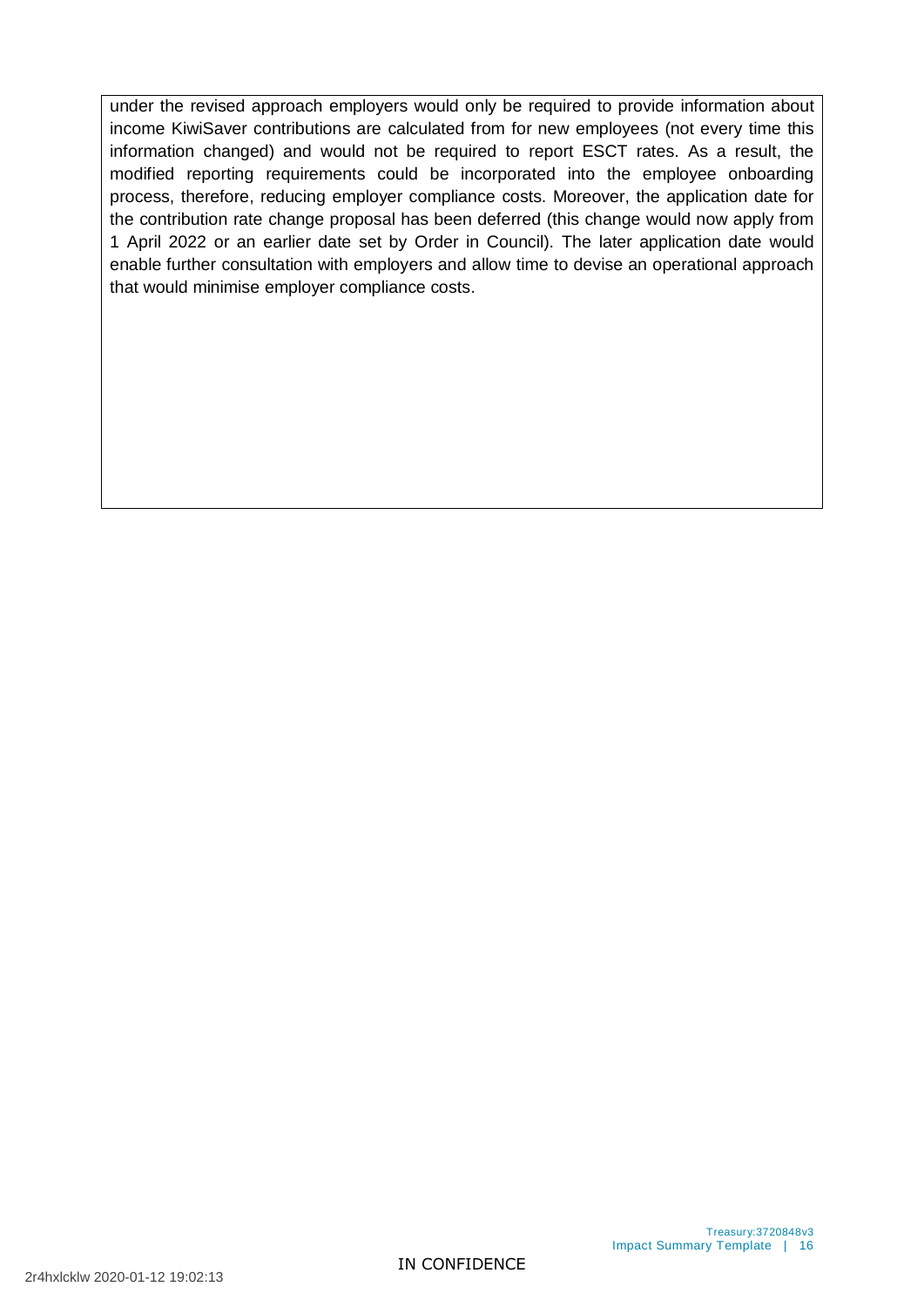## **Section 6: Implementation and operation**

#### **6.1 How will the new arrangements be given effect?**

The proposals would require amendment to the KiwiSaver Act 2006. Amendments would be included in the next available omnibus taxation Bill.

To align with the transfer of the administration of KiwiSaver from its current operating system into its new operating system, the changes would come into effect from 1 April 2020. The only exception to this would be the proposal to allow members to change their contribution rate through their KiwiSaver scheme provider or Inland Revenue which would apply from 1 April 2022, or an earlier date set by Order in Council.

Inland Revenue would be responsible for the on-going administration of the new arrangements. Aligning implementation of the proposals with Inland Revenue's Business Transformation programme, would mean the cost of system changes would be absorbed into Business Transformation.